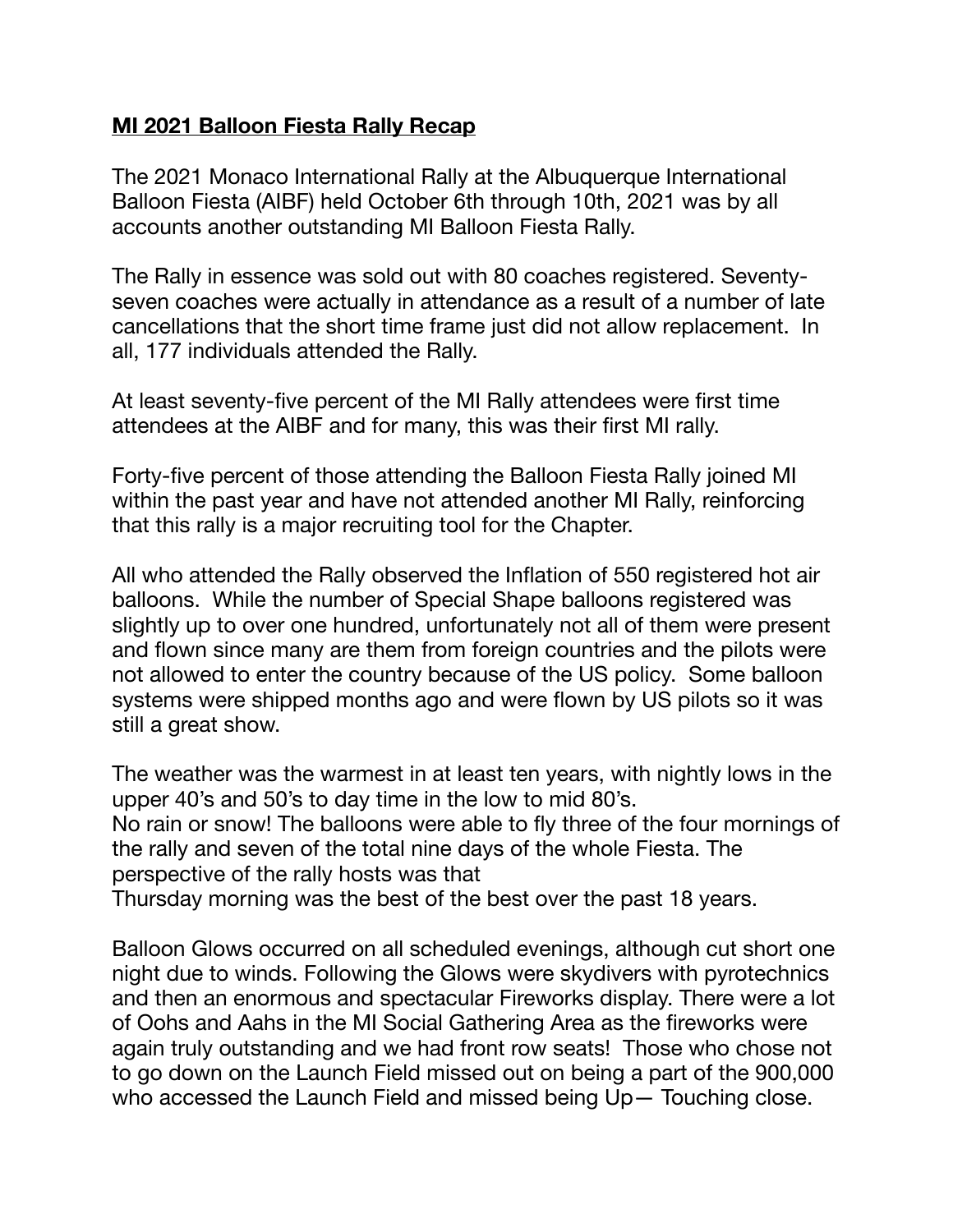Monaco again had The Best parking location that could be had at the Balloon Fiesta. We were located in the first four rows of the premier VIP West Parking facility, immediately adjacent to the launch field. We were less than one hundred yards from the launching balloons and countless balloon flew directly over our coaches at 70 feet (or lower), close enough to talk to the pilot and passengers.

We were privileged again this year to have two hot air balloon pilots talk to the rally group on the first night before and after one of our excellent included meals. The pilots provided a great history of hot air ballooning and explained the fundamentals of Lighter Than Air flight.

They also brought their balloon systems, and while they could not inflate the envelope, they set out their baskets and partially assembled their system so all could see the key components and instruments. Many took advantage of having their picture taken while standing next to or in the basket, firing the burner.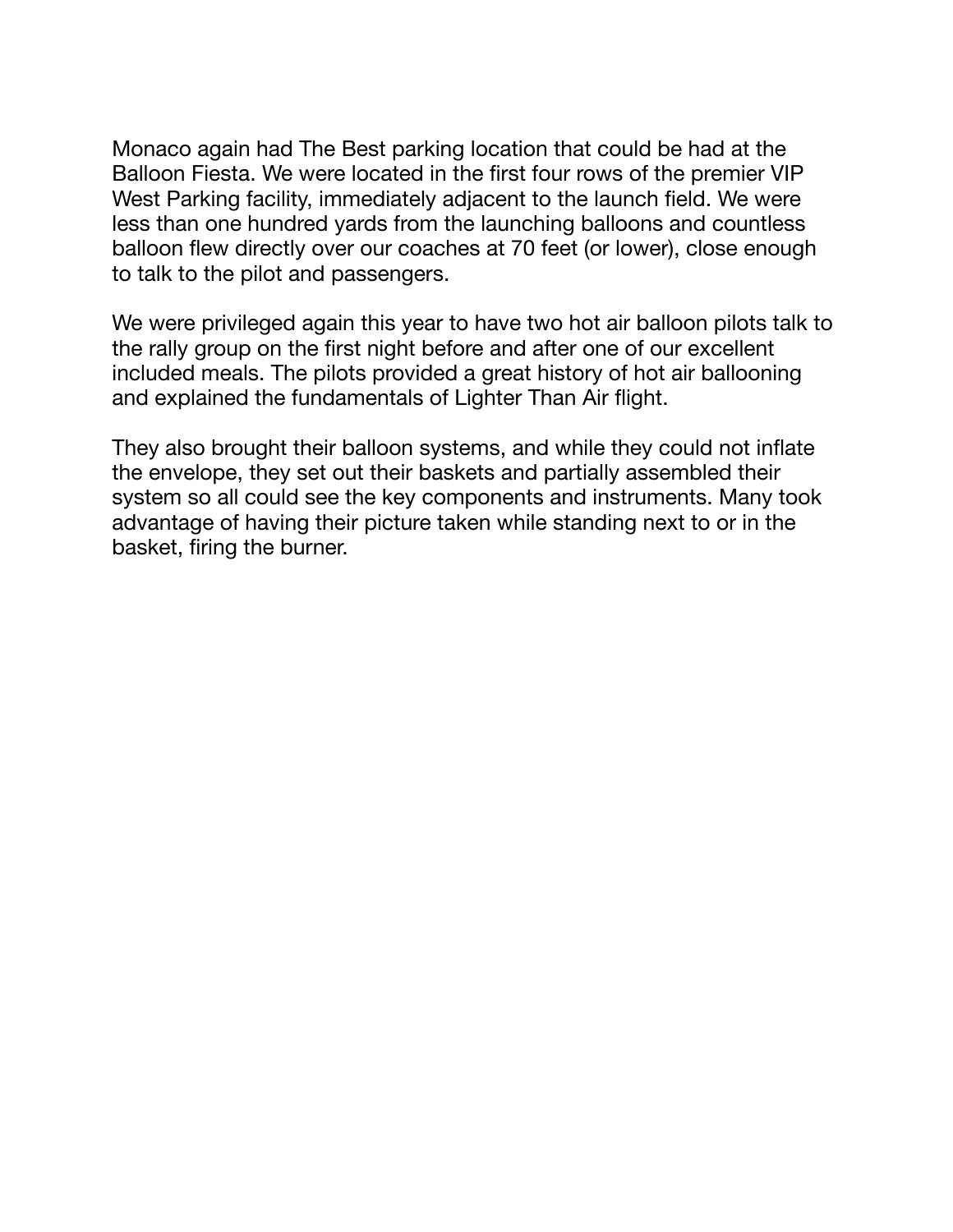

Several MI rally participants took the opportunity to crew for a balloon during the Rally. One attendee (and co-host), Roger Smalley got his first balloon ride after crewing several times.

We were also blessed with three different balloon landing one morning within 30-60 feet of our front row. Many attendees took the opportunity to assist the pilots take down and pack their envelopes.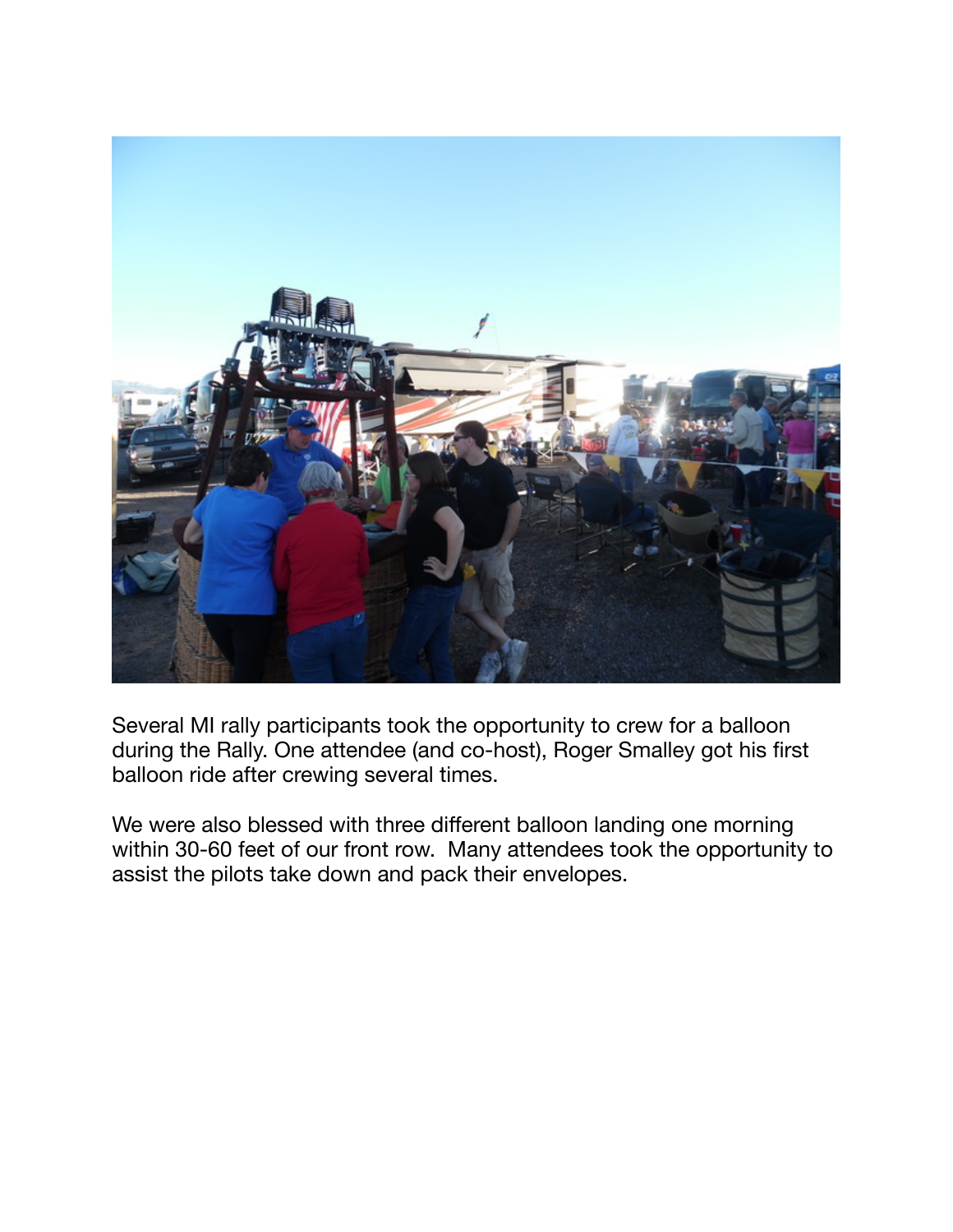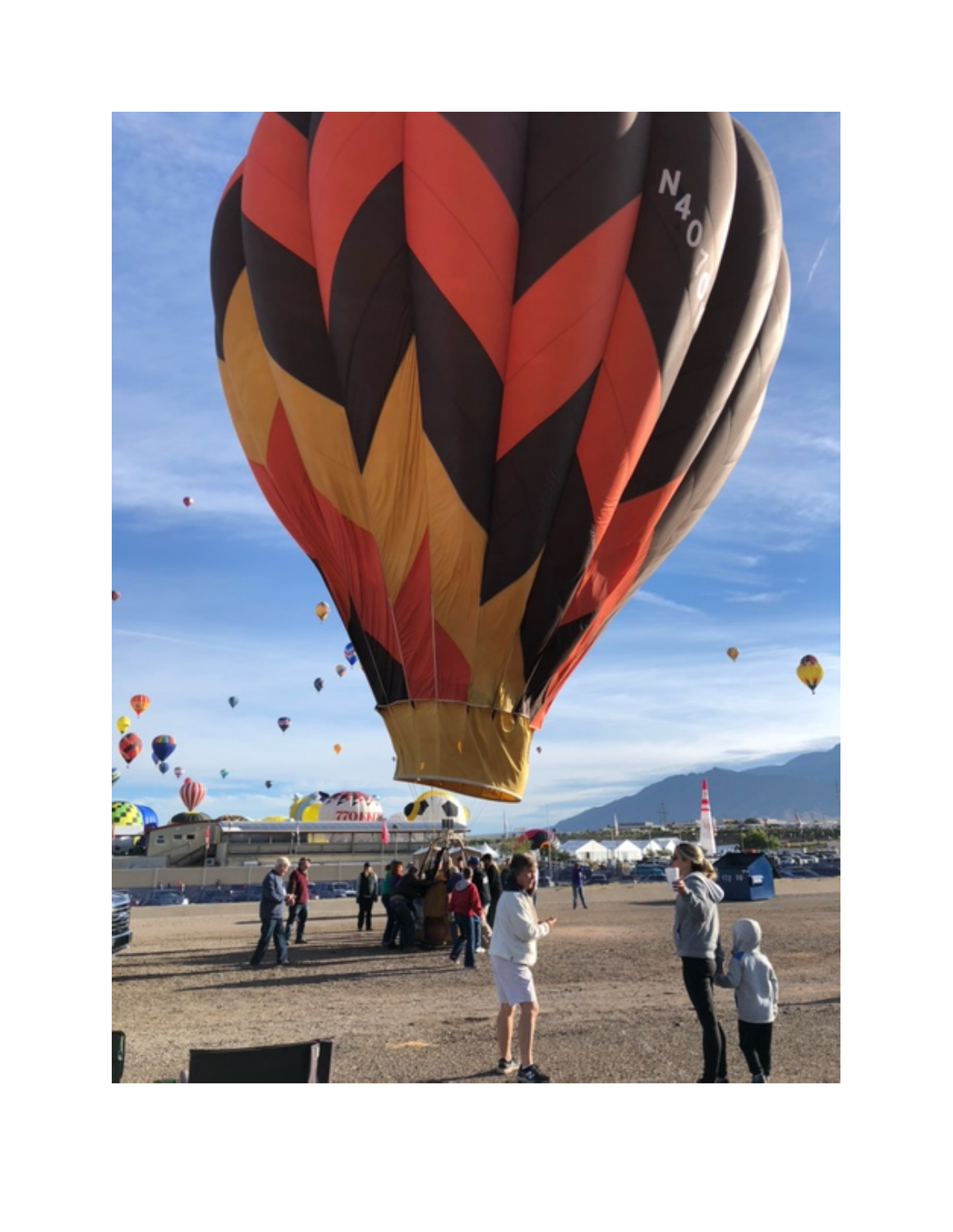

As with most MI Rallies, there were numerous comments about the copious amounts of food available for rally attendees. Yes, we ate, and ate again. In addition to the catered BBQ dinner on the first night, we returned to the extremely popular El Pinto restaurant for a buffet lunch and also again had an outstanding Texas size New Mexico style breakfast of burritos one morning, a continental breakfast another day and of course, daily Social Hours with heavy appetizers, which served as the evening meal for some. Several attendees also offered up special appetizers which were well received and consumed.

We also experienced outstanding volunteerism from the Parking and Greeting Crew to the numerous volunteers who helped prepare daily appetizers and the photographers who captured the Rally. Many, many thanks to the volunteers who were essen- tial in making the rally a success. Not enough can be said for the outstanding Advance Crew that assisted the Co-Hosts this year. They that included: Paul and Joyce Miller, Bart and Rachel Mix and Paul and Cindy Pronze. Also a special thanks to Geoff and Johanna Mathews who helped out in many ways.

We were blessed with caterers honoring their projected 2020 prices, developed in 2019, for this year. Also diligent shopping on the part of the rally host to keep within the planned budget. This allowed the rally to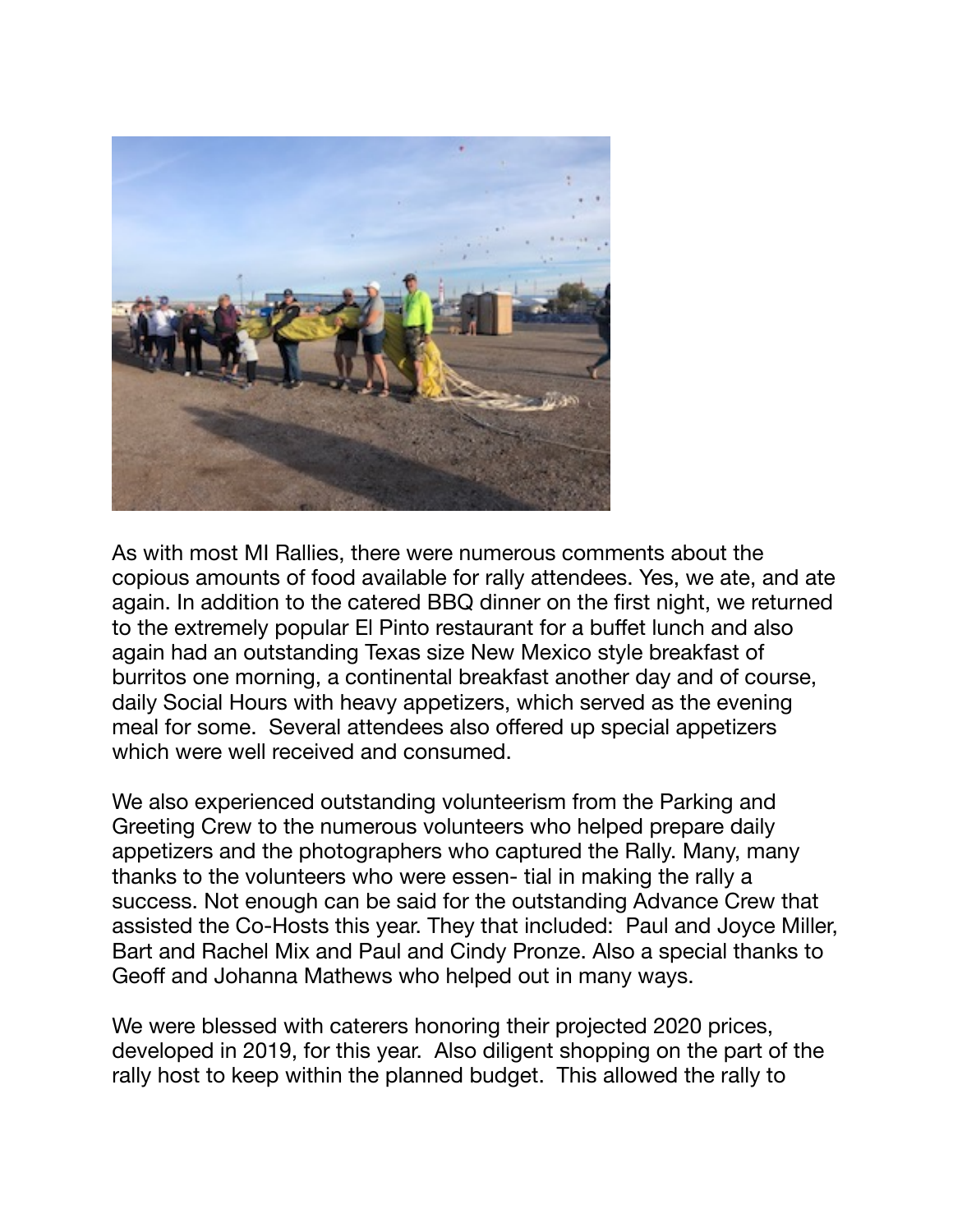come in within one percent of the budget projected in late 2019 and actually ending very slightly in the black.

We plan to request eighty spaces in 2022 when registration opens up. Planned MI rally dates for 2022 are October 5th through 8th, departing mid-morning on the 9th after ballooning activities are over. As custom for the past several years, only MI members can apply through mid-April. On April15th, registration will open to all FMCA members on a first-come basis, but non-members must have an MI member who is also attending as a sponsor. We want to provide an opportunity for friends who travel with MI members to also attend. We have actually picked up several as MI members when they learn they can join if they have any motorized motorhome that meets FMCA criteria.

The 2022 Albuquerque International Balloon Fiesta will be the 50th Fiesta. We expect that all stops will be pulled out for this anniversary event. So put the dates on your calendar and start your planning now to trek to Albuquerque in October, 2022.

For those who have not previously attended the Balloon Fiesta, this is a destination rally with the focus on the event. There are no show coaches, no coach service, including washing and repairs, parts, etc. The focus is on Hot Air Balloons and on educating attendees on the basic of Ballooning 101, socialization among attendees and exposure to southwest culture. If you have questions, contact the Hosts or anyone who has previously attended with Monaco International.

Submitted by Co-Host: Harry and Sandy Hentschel Carol and Roger Smalley